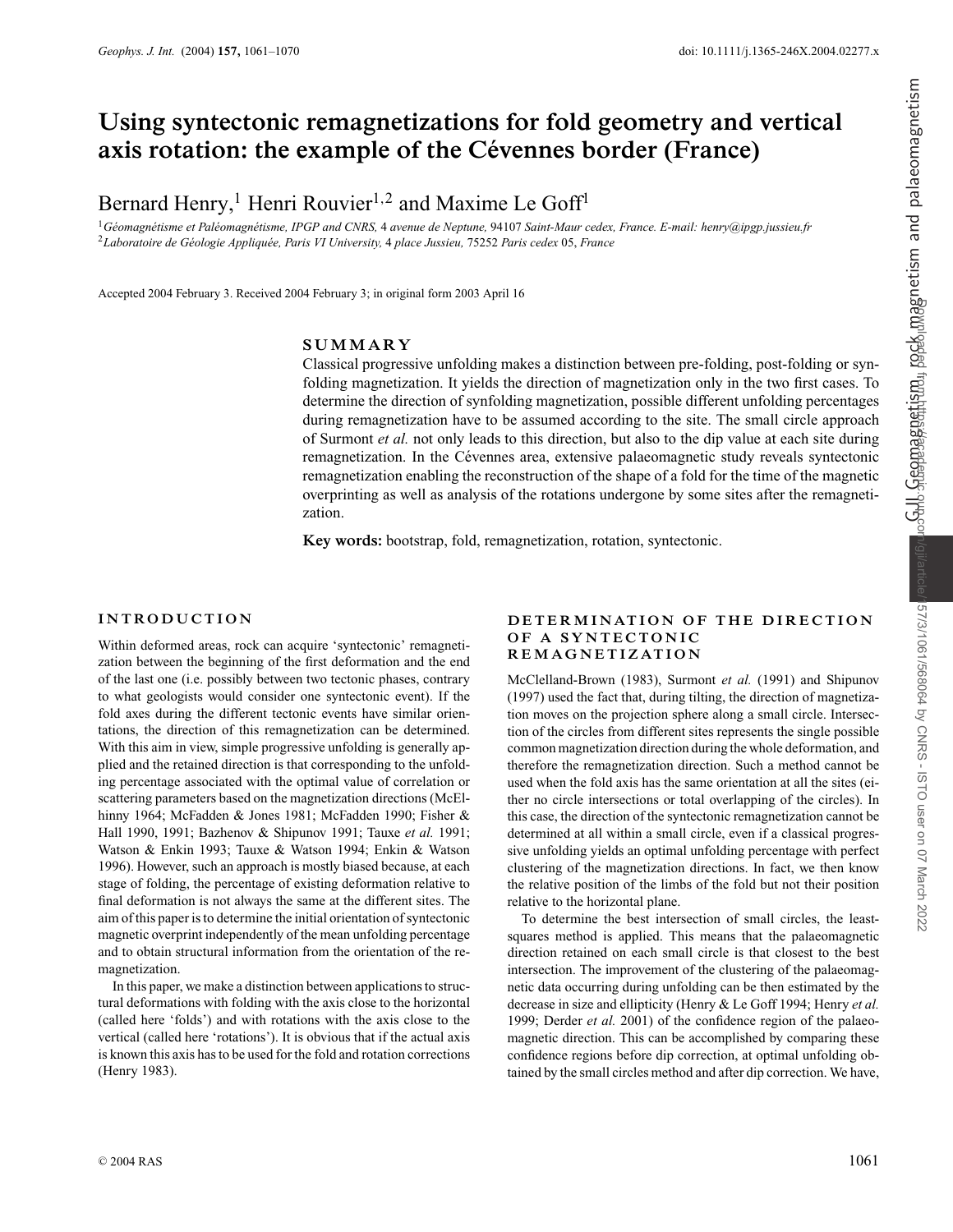

Figure 1. Effect on the orientation of a small circle of an error (circle A) related to the choice of a wrong palaeomagnetic direction (star F) or (circle B) on the dip declination. The true small circle (V) and palaeomagnetic direction (star P) are shown. Stereographic projection in the lower hemisphere.

however, to keep in mind that this improvement is often overestimated because the small circle approach is an optimization technique. The clever projection (all points of the sphere projected orthogonally onto the projection plane) of Shipunov (1997) unfortunately does not retain the angles, and thus the least-squares results, determined in the projection plane, are mostly partly biased. The iterative method (McFadden & McElhinny 1988) used by Surmont *et al.* (1991) remains the best. However, the reliability of the results obtained using small circles is not always the same for three reasons:

(1) When all circles are almost parallel, a small variation in the orientation of the circles can change the intersection direction significantly (Fig. 1). Thus it seems clear that the intersection direction has to be associated with a confidence region to be reliable.

(2) When each circle corresponds to the mean magnetization direction derived from several samples with the same dip in one site, each circle has the same weight for the determination of the intersection, whatever the number of samples and the precision parameter associated with the magnetization direction. Thus this confidence region must integrate the uncertainty on each palaeomagnetic direction.

(3) As for most of the dip corrections, the small circles method does not take into account the uncertainty on dip measurement. Dip azimuth has, however, a major effect on small circle orientation (Fig. 1). For low absolute values of dip plunge, the uncertainty on dip azimuth is often very important. In an overturned geological unit, this could create major bias in determining the direction of remagnetization. The confidence region from the small circles approach has therefore to take into account the uncertainty on dip determination.

The bootstrap method (Efron 1982; Efron & Tibshirani 1986) has already been used to determine the confidence region (Constable & Tauxe 1990; Tauxe *et al.* 1991; Henry 1997a,b, 1999). If *n* mean data A are obtained by *n* bootstrapping of data B, the maximum density contour including 95 per cent of these *n* mean data A is the confidence region at 95 per cent. Use of this contour instead of the calculated equivalent elliptical confidence region enables several possible confidence subregions to be identified, thus pointing out non-homogeneity of the data B. A minimum number of data points is necessary for the application of the bootstrap method. The results are definitely significant for more than 15 samples (Efron & Tibshirani 1986), and 10 samples would seem to represent the minimum number of samples. The results are clearly not statistically significant for fewer than seven samples (too low a number of possible different resamplings). If each B value is associated with an uncertainty window, bootstrap also allows this uncertainty to be taken into account (for example for a bootstrap based on mean site palaeomagnetic direction B from different sites, the confidence region is the  $\alpha_{95}$  for each site). Tauxe & Watson (1994) proposed to use the parametric bootstrap: at each resampling, the B values are obtained by randomly sampling within the uncertainty window. If the uncertainty window corresponds to a particular distribution (for example the Fisher distribution) (Fisher 1953), the sampling can be made on a large data set created to have the same uncertainty windows with the same distribution. If the values B have been determined from a sufficient number of measured data C (for example, for a site, mean palaeomagnetic direction B from samples with palaeomagnetic directions C), it is possible is to use another bootstrap of the C data to obtain the B data at each resampling.

For determination of the confidence region at 95 per cent of syntectonic remagnetization, bootstrap enables the best intersection of the small circles to be determined. The latter include either the magnetization direction of each sample or the mean magnetization direction for all samples with the same dip in each site. In this last case for each site, at each resampling, the mean direction can be obtained by another bootstrap using the direction obtained from the samples (if the number of samples is sufficient). Another possibility is to use direction by site randomly chosen within the  $\alpha_{95}$  uncertainty window (the Fisher parametric bootstrap, Tauxe & Watson 1994).

In the field, dip value mostly corresponds to the mean of numerous dip measurements obtained in the same area. It is then possible to use these measurement values for another bootstrap at each resampling. Another possibility is to estimate the uncertainty on the dip in each site; a parametric bootstrap (Tauxe & Watson 1994) is then made within the uncertainty window (uniform distribution) on the dip (Table 1).

Fig. 2 presents an example of determination of the remagnetization direction with its confidence region. Small circles B are based on mean site data. They have been obtained using the mean palaeomagnetic direction for the site from bootstrap of the samples' palaeomagnetic data C. For the dip, parametric bootstrap has been used for an uncertainty of 5◦ on the dip azimuth.

# **DETERMINATION OF THE DIP DURING REMAGNETIZATION**

The best intersection of small circles corresponds on each circle to different partial dip correction. The dip value used for this partial correction is that existing at the site during the acquisition of remagnetization. It can be associated with a confidence region determined during the bootstrap calculation of the best intersection of the small circles. One palaeomagnetic direction corresponds to each bootstrapped best intersection on each small circle and thus to one corresponding dip value (i.e. one corresponding stratification pole). This allows, for each site, *n* stratification poles from which can be determined the maximum density contour which includes 95 per cent of these *n* poles. The dip value at each site, with its uncertainty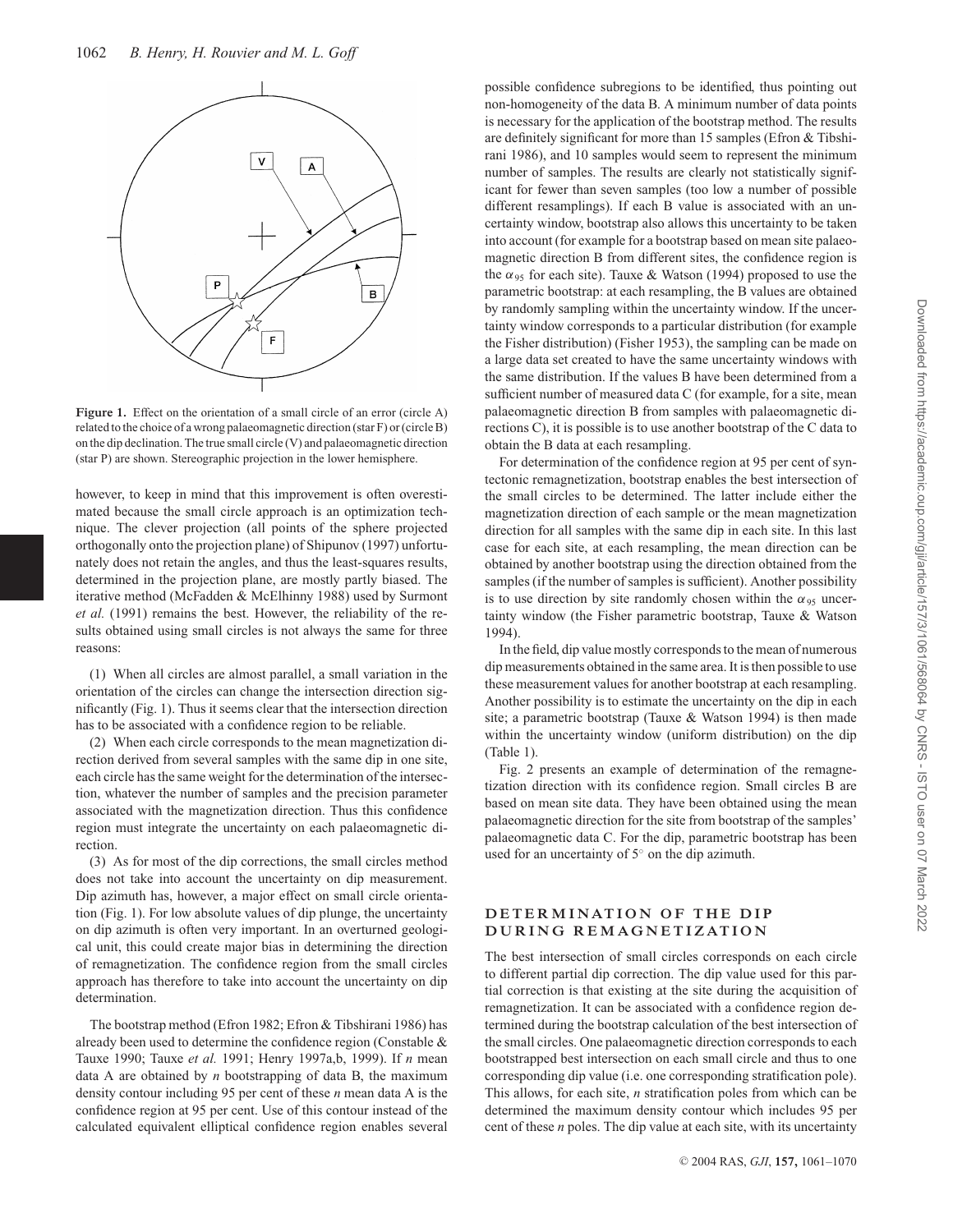

Figure 2. Small circles (A) and confidence regions at 95 per cent and 63 per cent (B) associated with the syntectonic remagnetization determined by Henry *et al.* (2001) and Rouvier *et al.* (2001) on the Cévennes border. Stereographic projection in the lower hemisphere.

(determined from the stratification pole confidence region) is then obtained for the time of remagnetization and could then be used for structural applications (see for example Stamatakos & Hirt 1994; Jordanova *et al.* 2001).

Lewchuk *et al.* (2002) studied syntectonic remagnetization in two sections of a large fold (at Medley and Rig in the Patterson Creek anticline) in the Appalachian Mountains (southern Virginia). Details about the geological setting and palaeomagnetic data are given by Lewchuk *et al.* (2002). This fold is mainly simple, with minor deformations relative to a perfect regular case and with an almost horizontal fold axis. There is, therefore, no evidence of superimposed folding having a fold axis with a significantly different orientation. Simple progressive unfolding leads to slightly different remagnetization directions in two formations of the stratigraphic series. However, there is nothing to indicate several remagnetization events and this difference is related to the application of simple progressive unfolding. Fig. 3(a) shows the small circles corresponding to data of Lewchuk *et al.* (2002) and Fig. 3(b) the best intersection with its associated confidence region obtained by bootstrap. For the bootstrap, we applied here an uncertainty of 5◦ on the azimuth of dip direction. This confidence region is relatively small at Rig, but larger at Medley: thus the remagnetization direction is not very well specified. The precise dip therefore cannot then be determined at each site.

However, the remagnetization direction was the same at all the sites during magnetic overprinting. Only one dip value for each site corresponds to any direction of remagnetization within the confidence region (Fig. 3b). The uncertainty windows concerning the dip from different sites are then not independent, and any dip value for a site within this window corresponds to only one dip value in the uncertainty window for each of the other sites. The interesting information is that the relative difference in dip between two sites is almost independent of the chosen common direction of remagnetization within its confidence region. It is therefore possible to determine the shape of the fold but not its precise position relative to the horizontal. Figs 4(a) and (b) represent, in the two cross-sections, the shape of the same fold, for the same bed (presented here assuming that the remagnetization direction corresponds to the best intersection of the small circles). Only one site of Lewchuk *et al.* (2002) has not been considered because of very large uncertainty about its mean palaeomagnetic direction. Because the present dip is considered here only in the different studied sites (and not in all the locations of the fold), it is possible that the calculated present shape of the fold (the dip between two sites has been chosen as the mean of the dip in these sites) does not perfectly correspond to its actual shape in the field. This presents no problem in our analysis because our main aim is to compare this 'calculated' present shape (Fig. 4a) with the calculated shape during remagnetization (Fig. 4b) in the same sites. To illustrate part of the folding occurring after remagnetization, Fig. 4(c) shows the present deformation of a plane, which should have been horizontal during remagnetization. At Medley, the shape of the fold during remagnetization appears very simple and asymmetrical, with a large monoclinal structure towards the northwest and a small steeper limb in the southeast. The fold axis after remagnetization migrates northwestwards, and the folding becomes almost symmetrical, with a sharp hinge. At Rig, during remagnetization, the structure is a little more complicated, with a second small fold axis in the northwestern part. After remagnetization, the fold has a much more regular curvature than at Medley. In both sections, most of the folding occurred after remagnetization.

#### **APPLICATIONS TO THE C EVENNES BORDER ´**

A palaeomagnetic study has been carried out in sedimentary rocks from Carboniferous to Jurassic ages in the Cévennes border (Fig. 5)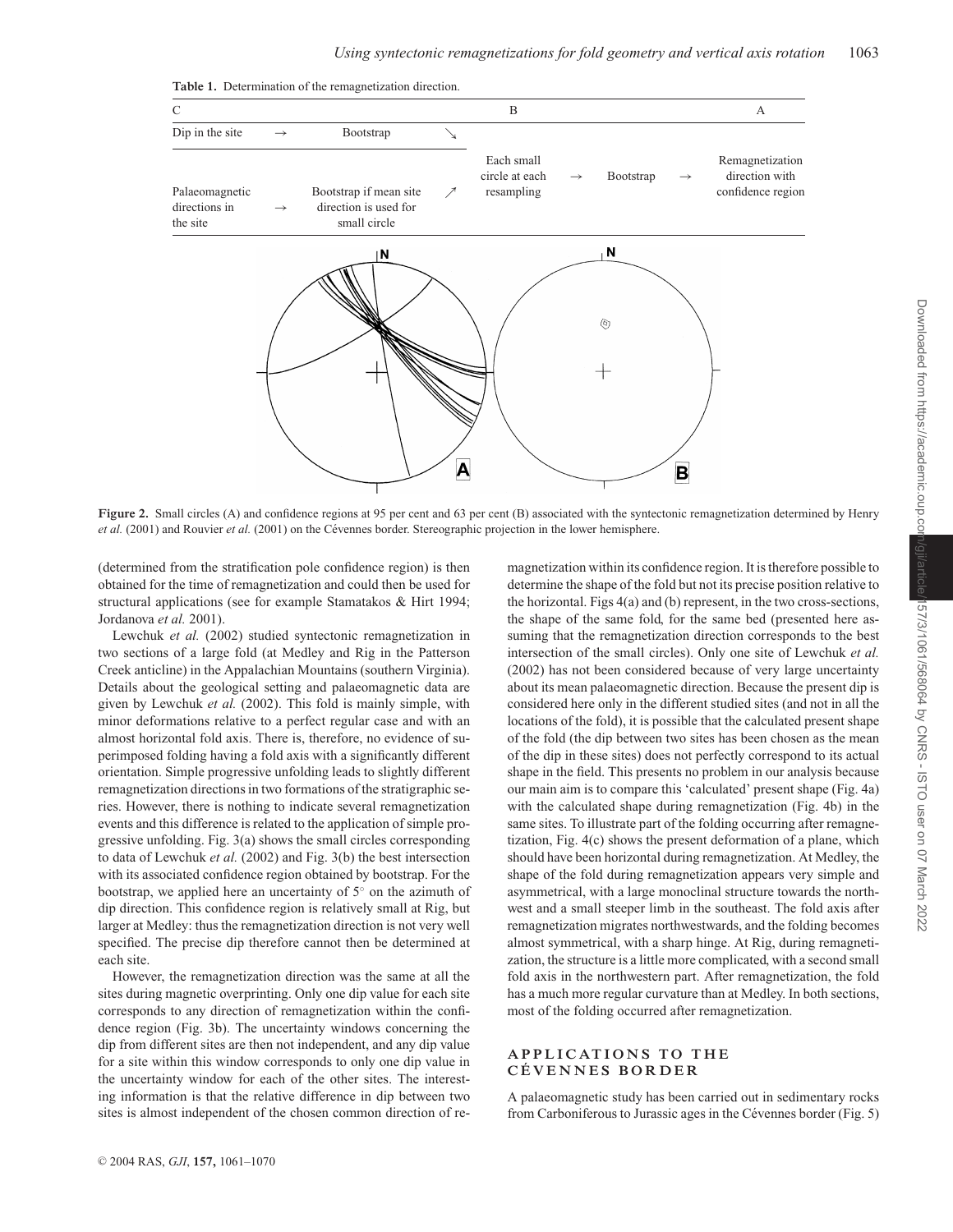

Figure 3. Small circles (a) and confidence regions at 95 per cent and 63 per cent (b) associated with the syntectonic remagnetization on the Appalachian Mountains fold at Medley and at Rig (Lewchuk *et al.* 2002). Stereographic projection in the lower hemisphere.



**Figure 4.** Cross-section presenting folding of the same bed in the Appalachian Mountains fold at Medley and at Rig: (a) present state (see text) and (b) during remagnetization. (c) Deformation, undergone after the remagnetization, of a plane which would have been horizontal during the remagnetization.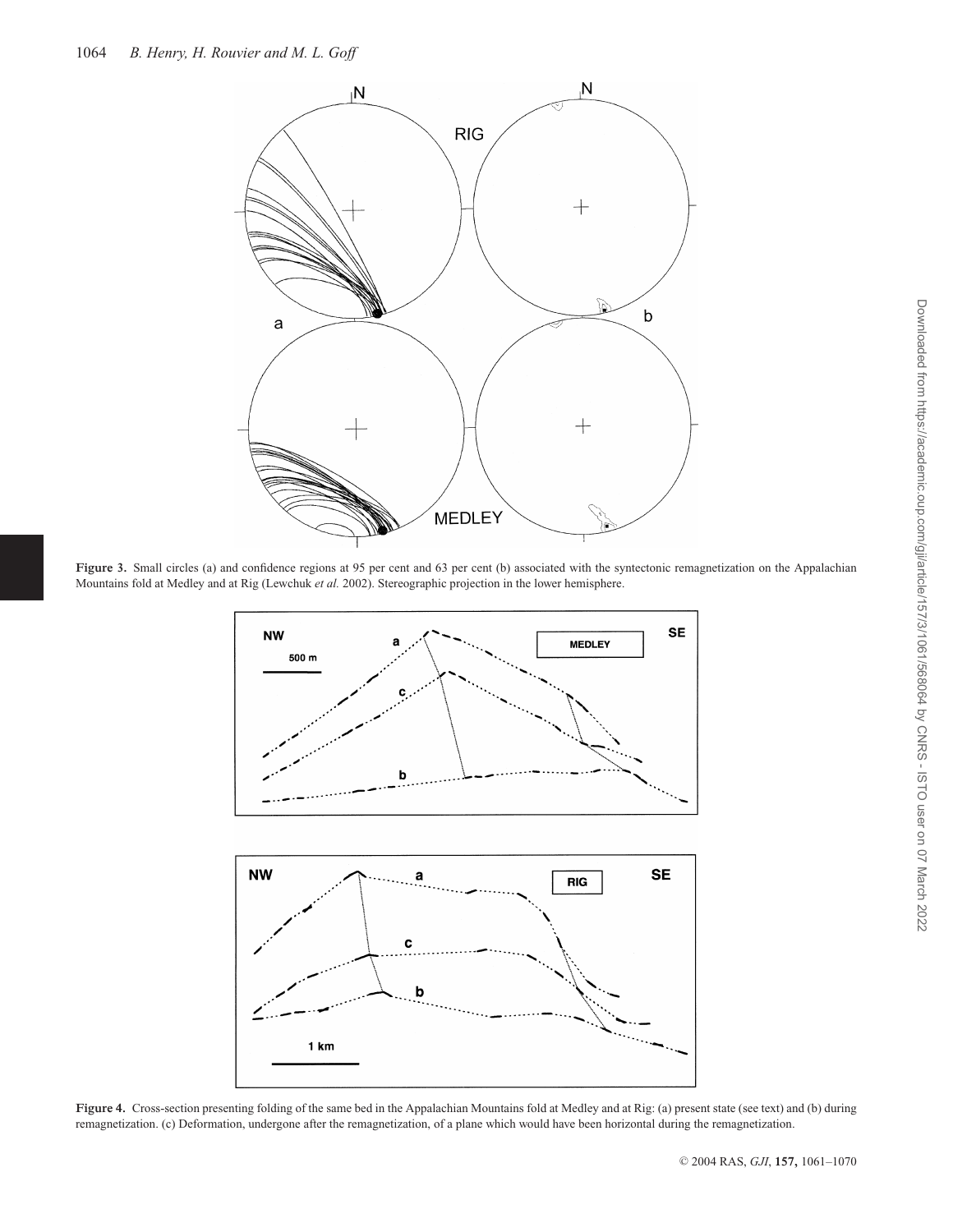

**Figure 5.** The Cévennes area and studied sites (S): Oligocene (Ol), Cretaceous (Cr) Triassic–Jurassic (T–J), Carboniferous (Ca), granites (γ), metamorphic basement (MB) and faults (F).

in southern France in order to date mineralization of Mississippi Valley-type (MVT). Results from a preliminary study indicated that magnetic overprint of about Eocene age affected a very large area (Rouvier *et al.* 1995), and thus the study was enlarged to include numerous sites in different parts of the Cévennes border (48 sites, 961 samples). All the samples were progressively demagnetized, allowing determination of characteristic remanent magnetization (ChRM). The fact that this ChRM is a remagnetization is clearly demonstrated at the La Grande Vernissière site. This site corresponds to a karst cavity, where part the roof collapsed before deposition of some detrital sediment and the filling of the cavity by carbonated matrix. The collapsed blocks have a chaotic orientation. We collected 83 samples within collapsed blocks as well as from the walls of the cavity, from the detrital sediments and from the carbonated matrix. The direction of the ChRM appears to be identical in all the samples in geographical coordinates. Bedding correction (using their initial stratification plane for the collapsed blocks) yields scattered ChRM directions (Fisher 1953, precision parameter *k* varying during this correction from 149 to 12,). The ChRM is therefore a remagnetization. Some of the 48 Cévennes sites were clearly affected by local rotation, and 15 sites (244 samples) were selected in areas that were certainly not affected by rotation. Using these sites, Henry *et al.* (2001) and Rouvier *et al.* (2001) determined the direction of the remagnetization ( $D = 3.3^\circ$ ,  $I = 55.6^\circ$ ,  $k = 2155$  and  $\alpha_{95} = 0.8^{\circ}$ ) and showed that the remagnetization is a syntectonic magnetic overprint of Lower to Middle Eocene age. Part of the present work on the Cévennes border is based on the palaeomagnetic data from the remaining 33 sites. The palaeomagnetic and rockmagnetic characteristics are very similar for all the sites studied in this area, and will not be described again here (see Henry *et al.* 2001; Rouvier *et al.* 2001, for these characteristics). To determine the direction of remagnetization in each site, at each resampling a small circle has been obtained with a bootstrap of the sample's palaeomagnetic direction. For the dip, a parametric bootstrap has been used for an uncertainty of 5◦ on the dip azimuth.

#### **Fold**

We sampled 10 of our sites (197 samples) along section across a large half-anticline cut by erosion in the southern flank of 'La Montagne de la Fage' (locations 16 to 22 on Fig. 5 and Table 2). Here again there is no evidence of superimposed folding with a fold axis of significantly different orientation. The southern part of this structure is cut by WSW–ENE faults. Table 2 gives the palaeomagnetic directions obtained and the present dip at these sites. The main fold is nearly cylindrical, with an almost horizontal fold axis. Such a nearly cylindrical fold should have given neighbouring small circles. However, the structure of the fold has been perturbed by local rotations (see next section) which are related to faults and which make the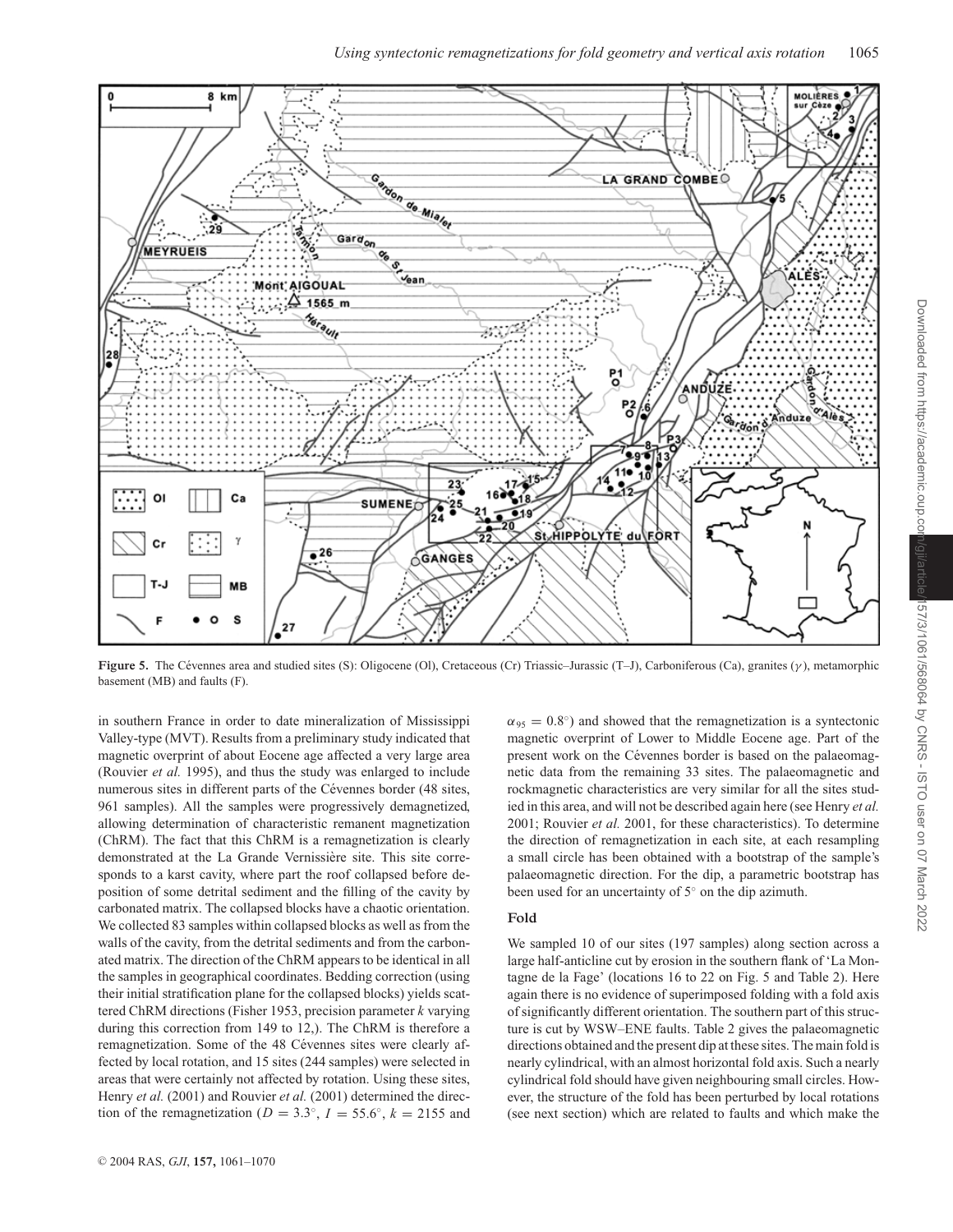| $\bigcirc$<br>$\alpha_{95} (^\circ)$<br>1.9697000000<br>100 per cent unfolding<br>$\frac{17}{4}$<br>$\frac{28}{4}$ $\frac{69}{4}$ $\frac{69}{4}$ $\frac{28}{4}$ $\frac{29}{4}$ $\frac{29}{4}$ $\frac{29}{4}$ $\frac{29}{4}$ $\frac{29}{4}$ $\frac{29}{4}$ $\frac{29}{4}$ $\frac{29}{4}$ $\frac{29}{4}$ $\frac{29}{4}$ $\frac{29}{4}$ $\frac{29}{4}$ $\frac{29}{4}$ $\frac{29}{4}$ $\frac{29}{4}$<br>$\frac{56}{5}$<br>255<br>$\overline{16}$<br>Ł<br>$\binom{6}{1}$<br>$64$<br>$143$<br>$130$<br>$150$<br>$150$<br>$150$<br>$150$<br>$150$<br>$150$<br>$150$<br>$150$<br>$150$<br>$\sum_{i=1}^{n}$<br>$\alpha_{95} (^{\circ})$<br>$21 - 28 - 14$<br>$21 - 28 - 14$<br>$21 - 24$<br>$21 - 24$<br>$21 - 24$<br>$21 - 24$<br>0 per cent unfolding<br>555222225<br>240<br>5<br>k<br>4 \$ \$ \$ \$ \$ \$ \$ \$ \$<br>4 \$ \$ \$ \$ \$ \$ \$ \$ \$<br>$30.6$<br>4.2<br>$\frac{1}{2}$<br>$\sum_{i=1}^{\infty}$<br>359.<br>356.<br>340.<br>316.<br>345.<br>359<br>$\mathrm{dip}\,(^\circ)$<br>Remag.<br>$-5.0$<br>$-12.6$<br>$-2.8$<br>$-7.6$<br>$-9.8$<br>$-7.6$<br>$-4.8$<br>49.2<br>$-4.3$<br>Mean dip: present<br>$\operatorname{Dip} \left( ^{\circ}\right)$<br>42.8<br>53.8<br>28.7<br>38.8<br>50.0<br>50.6<br>75.0<br>12.4<br>$Az(^{\circ})$<br>154.2<br>137.4<br>82.8<br>139.3<br>184.2<br>159.3<br>163.5<br>150.0<br>0.001<br>170.0<br>23<br>$\geq$<br>L. Lotharingian<br>U. Lotharingian<br>L. Sinemurian<br>U. Sinemurian<br>Portlandian<br>Bathonian<br>Domerian<br>Aalenian<br>Carixian<br>Toarcian<br>Age<br>Site<br>$\frac{6}{2}$<br>16<br>$\overline{17}$<br>$\overline{17}$<br>18<br>$\overline{19}$<br>$\overline{c}$<br>22<br>22<br>$\overline{c}$ | (1), with its uncertainty $(+/-)$ , and 'closest point' (2) methods. |  |  |  |  |  |  |  |                                        |              |                      |                                                                                                   |                         |                                                                                                             |
|---------------------------------------------------------------------------------------------------------------------------------------------------------------------------------------------------------------------------------------------------------------------------------------------------------------------------------------------------------------------------------------------------------------------------------------------------------------------------------------------------------------------------------------------------------------------------------------------------------------------------------------------------------------------------------------------------------------------------------------------------------------------------------------------------------------------------------------------------------------------------------------------------------------------------------------------------------------------------------------------------------------------------------------------------------------------------------------------------------------------------------------------------------------------------------------------------------------------------------------------------------------------------------------------------------------------------------------------------------------------------------------------------------------------------------------------------------------------------------------------------------------------------------------------------------------------------------------------------------------------------------------------------------------|----------------------------------------------------------------------|--|--|--|--|--|--|--|----------------------------------------|--------------|----------------------|---------------------------------------------------------------------------------------------------|-------------------------|-------------------------------------------------------------------------------------------------------------|
|                                                                                                                                                                                                                                                                                                                                                                                                                                                                                                                                                                                                                                                                                                                                                                                                                                                                                                                                                                                                                                                                                                                                                                                                                                                                                                                                                                                                                                                                                                                                                                                                                                                               |                                                                      |  |  |  |  |  |  |  | Optimal unfolding                      |              |                      |                                                                                                   | Rotation <sup>(°)</sup> |                                                                                                             |
|                                                                                                                                                                                                                                                                                                                                                                                                                                                                                                                                                                                                                                                                                                                                                                                                                                                                                                                                                                                                                                                                                                                                                                                                                                                                                                                                                                                                                                                                                                                                                                                                                                                               |                                                                      |  |  |  |  |  |  |  | $\begin{pmatrix} 0 \\ 1 \end{pmatrix}$ | ×            | $\alpha$ 95 $^\circ$ |                                                                                                   | $\overline{+}$          |                                                                                                             |
|                                                                                                                                                                                                                                                                                                                                                                                                                                                                                                                                                                                                                                                                                                                                                                                                                                                                                                                                                                                                                                                                                                                                                                                                                                                                                                                                                                                                                                                                                                                                                                                                                                                               |                                                                      |  |  |  |  |  |  |  |                                        |              |                      |                                                                                                   |                         |                                                                                                             |
|                                                                                                                                                                                                                                                                                                                                                                                                                                                                                                                                                                                                                                                                                                                                                                                                                                                                                                                                                                                                                                                                                                                                                                                                                                                                                                                                                                                                                                                                                                                                                                                                                                                               |                                                                      |  |  |  |  |  |  |  |                                        |              |                      |                                                                                                   |                         |                                                                                                             |
|                                                                                                                                                                                                                                                                                                                                                                                                                                                                                                                                                                                                                                                                                                                                                                                                                                                                                                                                                                                                                                                                                                                                                                                                                                                                                                                                                                                                                                                                                                                                                                                                                                                               |                                                                      |  |  |  |  |  |  |  |                                        |              |                      |                                                                                                   | 0.9                     |                                                                                                             |
|                                                                                                                                                                                                                                                                                                                                                                                                                                                                                                                                                                                                                                                                                                                                                                                                                                                                                                                                                                                                                                                                                                                                                                                                                                                                                                                                                                                                                                                                                                                                                                                                                                                               |                                                                      |  |  |  |  |  |  |  |                                        |              | $\tilde{c}$          |                                                                                                   |                         |                                                                                                             |
|                                                                                                                                                                                                                                                                                                                                                                                                                                                                                                                                                                                                                                                                                                                                                                                                                                                                                                                                                                                                                                                                                                                                                                                                                                                                                                                                                                                                                                                                                                                                                                                                                                                               |                                                                      |  |  |  |  |  |  |  |                                        |              | $\overline{1.0}$     |                                                                                                   |                         |                                                                                                             |
|                                                                                                                                                                                                                                                                                                                                                                                                                                                                                                                                                                                                                                                                                                                                                                                                                                                                                                                                                                                                                                                                                                                                                                                                                                                                                                                                                                                                                                                                                                                                                                                                                                                               |                                                                      |  |  |  |  |  |  |  |                                        |              |                      |                                                                                                   |                         |                                                                                                             |
|                                                                                                                                                                                                                                                                                                                                                                                                                                                                                                                                                                                                                                                                                                                                                                                                                                                                                                                                                                                                                                                                                                                                                                                                                                                                                                                                                                                                                                                                                                                                                                                                                                                               |                                                                      |  |  |  |  |  |  |  |                                        | 57.587878222 |                      | $+6.2$<br>$+21.8$<br>$+1.6$<br>$+9.2$<br>$-1.2$<br>$-1.2$<br>$-1.2$<br>$-1.4$<br>$-1.5$<br>$-1.5$ | 23.375.5                | $+4.2$<br>$+10.7$<br>$+1.7$<br>$+1.5$ .0<br>$+1.7$<br>$+1.5$ .0<br>$-21.0$<br>$-14.2$<br>$-14.2$<br>$-12.2$ |
|                                                                                                                                                                                                                                                                                                                                                                                                                                                                                                                                                                                                                                                                                                                                                                                                                                                                                                                                                                                                                                                                                                                                                                                                                                                                                                                                                                                                                                                                                                                                                                                                                                                               |                                                                      |  |  |  |  |  |  |  |                                        |              |                      |                                                                                                   |                         |                                                                                                             |
|                                                                                                                                                                                                                                                                                                                                                                                                                                                                                                                                                                                                                                                                                                                                                                                                                                                                                                                                                                                                                                                                                                                                                                                                                                                                                                                                                                                                                                                                                                                                                                                                                                                               |                                                                      |  |  |  |  |  |  |  |                                        |              |                      |                                                                                                   |                         |                                                                                                             |
|                                                                                                                                                                                                                                                                                                                                                                                                                                                                                                                                                                                                                                                                                                                                                                                                                                                                                                                                                                                                                                                                                                                                                                                                                                                                                                                                                                                                                                                                                                                                                                                                                                                               |                                                                      |  |  |  |  |  |  |  |                                        |              |                      |                                                                                                   |                         |                                                                                                             |



**Figure 6.** Small circles associated with the syntectonic remagnetization in the Montagne de la Fage section on the Cévennes border. The full circle indicates the remagnetization direction (Henry *et al.* 2001; Rouvier *et al.* 2001; Lewchuk *et al.* 2004). Stereographic projection in the lower hemisphere.

intersection of the small circles (Fig. 6) unreliable. Correction was made for the local rotations assuming a similar orientation of the fold axis at all the sites. The direction of remagnetization then becomes totally undetermined for this fold. However, contrary to the case of southern Virginia, this direction of the remagnetization (called until the end of this paper the 'reference direction ') is already known here from other sites (Henry *et al.* 2001; Rouvier *et al.* 2001) and it is thus possible to calculate the dip for each site. The initial direction of the remagnetization and corresponding dip values at the sites of the Montagne de la Fage section are given in the Table 2. Figs 7(a) and (b) represent the shape of the fold for the same bed in its present state (Fig. 7a) and during remagnetization (Fig. 7b). Fig. 7(c) presents the



**Figure 7.** Cross-section presenting folding of the same bed in the Montagne de la Fage fold: (a) present state (see text) and (b) during remagnetization. (c) Deformation, undergone after the remagnetization, of a plane which would have been horizontal during the remagnetization.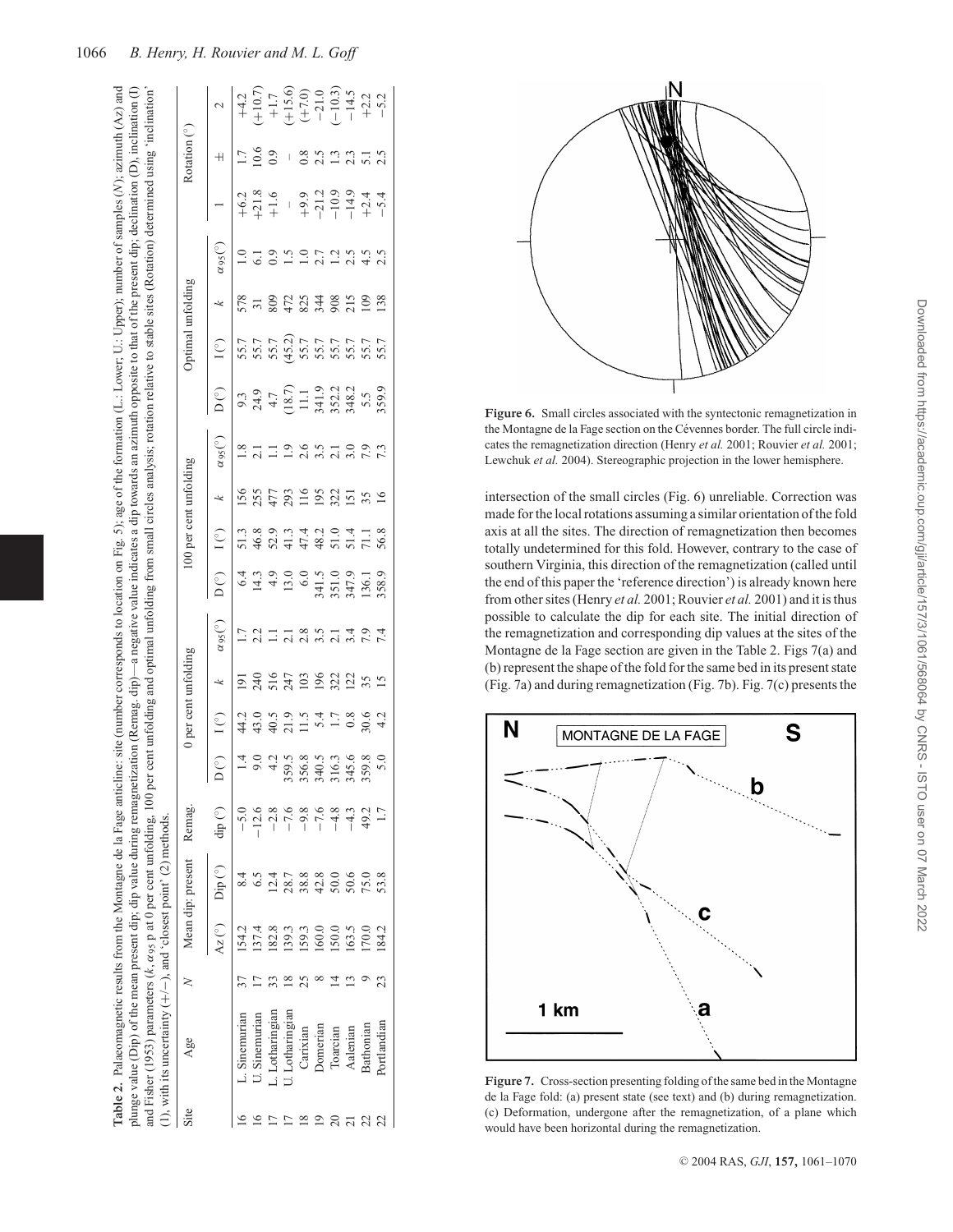present deformation of a plane which would have been horizontal during the remagnetization. Before magnetic overprinting, the mean dip of the series was mainly weak and northwards. In the southern part of the section, there was, however, a flexure just at the level of a present WSW–ENE fault. After the remagnetization, the deformation is marked by folding with a larger radius of curvature, which is related to the main Pyrenean tectonic phase in this area. This evolution—moderate folding and remagnetization followed by the main folding—is very similar to that pointed out in the Appalachian Mountains fold.

## **Local rotations**

In some sites, the direction of remagnetization, known from other sites that were not affected by local rotations, is not very close to the small circle. This indicates that rotation with a strongly dipping axis affected this site. We have to bear in mind that the remagnetization is syntectonic, and therefore also involves the effects of folding. The method used to study the rotations is then based on determination of the part of the small circle possibly related to the direction of remagnetization; it consists of analysis of the inclination on the small circle (Waldhör 1999). The direction retained on the small circle is that with the same inclination as the direction of remagnetization that was determined in stable areas (the reference direction).

There are two possible main problems with this approach:

(1) In some cases with a fold axis and reference direction with neighbouring azimuths, all directions on the small circle have a lower inclination than the reference direction (for example, because of a late general tilting). To determine the retained direction, use of the

direction with the highest inclination on the small circle would be meaningless because the azimuth of the direction with the highest inclination is related to the fold axis.

(2) The second problem is that for the other cases there are mostly two points on the small circle with the inclination of the reference direction. Sometimes, structural arguments alone enable the choice between these two points to be made.

To solve these two difficulties, another method of estimating the retained direction has been used. It consists of the determination by the least-squares method on the small circle of the direction closest to the reference direction. This direction can be retained as a possible direction of remagnetization only if the windows of inclination (inclination  $\pm \alpha_{95}$  values) for this retained direction and for the reference direction overlap, at least in part. Comparison of the results obtained by this 'closest direction' and the 'inclination' methods shows that the calculated rotation relative to stable areas is always lower (or the same) when using the 'closest direction' approach. The rotation determined by the latter could therefore be underestimated and thus the 'inclination' method is more reliable. If all points on the small circle have lower inclinations than the reference direction, this 'closest point' approach is the only method that can be used. If two points are possible on the small circle using the 'inclination' method, the point nearest to the direction obtained by the 'closest direction' approach was chosen.

In addition to the 10 sites of La Montagne de la Fage, we studied 23 other sites (520 samples) in areas that could have been affected by rotations on the Cévennes border. These palaeomagnetic results are summarized in Table 3. Tables 2 and 3 also present the retained

Table 3. Palaeomagnetic results from the other Cévennes sites: site (number corresponds to location on Fig. 5); number of samples (*N*); age of the formation; azimuth (Az) and plunge value (Dip) of the mean present dip (between brackets for sites with moderate dip variation, no values for sites with significant dip variation); declination (D), inclination (I) and Fisher (1953) parameters (*k*, α95) at 0 per cent unfolding, 100 per cent unfolding and optimal unfolding from small circles analysis; rotation relative to stable sites (Rotation) determined using 'inclination' (1), with its uncertainty (+/−), and 'closest point' (2) methods. For the Grande Vernissière data (site 11), the first line is based on the dip measured on the samples (collapsed blocks in a karstic cavity) and the second one on the dip corresponding to a tilting of the whole series. For La Gardie (site 26), the dip used is that from the overlying Mesozoic series.

| Site           | N  | Age          | Mean dip: present        |                          |       | 0 per cent unfolding |     |                |                |             |                  | 100 per cent unfolding   |                          | Optimal unfolding |      |                |                   | Rotation $(°)$ |           |
|----------------|----|--------------|--------------------------|--------------------------|-------|----------------------|-----|----------------|----------------|-------------|------------------|--------------------------|--------------------------|-------------------|------|----------------|-------------------|----------------|-----------|
|                |    |              | Az(0)                    | Dip $(°)$                | D(°)  | I(°)                 | k   | $\alpha$ 95(°) | D <sup>o</sup> | $I(^\circ)$ | $\boldsymbol{k}$ | $\alpha$ 95( $\degree$ ) | D <sup>o</sup>           | $I(^\circ)$       | k    | $\alpha$ 95(°) |                   | 士              | 2         |
| 1              | 44 | Hettangian   |                          | $\overline{\phantom{a}}$ | 15.6  | 69.0                 | 478 | 1.0            | 3.9            | 62.8        | 113              | 2.0                      | 355.1                    | 55.7              | 129  | 1.9            | $-8.0$            | 2.4            | $(-3.8)$  |
| 2              | 28 | Hettangian   | 5                        | 13                       | 14.3  | 66.5                 | 618 | 1.1            | 10.8           | 53.6        | 618              | 1.1                      | 10.9                     | 55.7              | 1773 | 0.6            | $+7.8$            | 0.6            | $+7.8$    |
| 3              | 33 | Hettangian   | (320)                    | (18)                     | 10.3  | 60.8                 | 396 | 1.2            | 354.5          | 48.1        | 374              | 1.3                      | 1.0                      | 55.7              | 402  | 1.2            | $-2.1$            | 1.6            | $-1.0$    |
| $\overline{4}$ | 11 | Carixian     | (276)                    | (22)                     | 0.7   | 58.2                 | 214 | 2.9            | 332.9          | 50.0        | 122              | 3.8                      | 3.7                      | 57.6              | 320  | 2.4            |                   |                | $+.06$    |
| 4              | 26 | Hettangian   | (322)                    | (18)                     | 12.2  | 61.0                 | 246 | 1.8            | 355.1          | 46.8        | 130              | 2.4                      | 2.4                      | 55.7              | 435  | 1.3            | $-0.7$            | 1.7            | $-0.2$    |
| 5              | 22 | Triassic     | (134)                    | (18)                     | 22.1  | 51.0                 | 73  | 3.5            | 47.5           | 51.7        | 56               | 4.0                      | (12.5)                   | (48.2)            | 126  | 2.7            |                   |                | $(+9.1)$  |
| 6              | 11 | Triassic     | $\overline{\phantom{a}}$ |                          | 26.6  | 52.5                 | 324 | 2.3            | 60.4           | 62.7        | 324              | 2.3                      | 31.7                     | 55.7              | 637  | 1.7            | $+28.6$           | 4.0            | $(+19.0)$ |
|                | 8  | Hettangian   | 280                      | 41                       | 66.5  | 31.0                 | 221 | 3.3            | 33.4           | 60.0        | 221              | 3.3                      | (1.5)                    | (62.9)            | 295  | 2.9            |                   |                | $(-1.6)$  |
| 8              | 12 | Hettangian   | 100                      | 18                       | 15.4  | 59.5                 | 220 | 2.7            | 40.2           | 53.1        | 220              | 2.7                      | (2.3)                    | (59.6)            | 272  | 2.5            |                   |                | $(-0.8)$  |
| 9              | 34 | Sinemurian   | (143)                    | (21)                     | 8.1   | 45.0                 | 249 | 1.5            | 31.1           | 56.9        | 132              | 2.1                      | (14.1)                   | (50.0)            | 389  | 1.2            | -                 |                | $(+11.0)$ |
| 10             | 28 | Sinemurian   | -                        | -                        | 4.7   | 52.3                 | 192 | 1.9            | 15.8           | 52.7        | 70               | 3.2                      | (5.4)                    | (52.1)            | 515  | 1.2            |                   |                | $(+2.1)$  |
| 11             | 83 | Sinemurian   | $\overline{\phantom{a}}$ | -                        | 27.7  | 50.1                 | 149 | 1.3            | 40.1           | 37.2        | 12               | 4.5                      | $\overline{\phantom{0}}$ | $\qquad \qquad -$ |      |                |                   |                |           |
|                | 83 |              | 235                      | 10                       | 27.7  | 50.1                 | 149 | 1.3            | 20.5           | 58.7        | 149              | 1.3                      | 23.6                     | 55.7              | 362  | 0.8            | $+20.3$           | 1.3            | $(+14.2)$ |
| 12             | 14 | Carixian     | 220                      | 12                       | 22.5  | 41.9                 | 417 | 1.8            | 18.4           | 53.4        | 417              | 1.8                      | 16.9                     | 55.7              | 772  | 1.3            | $+13.6$           | 1.7            | $(+11.9)$ |
| 13             | 11 | Toarcian     | $\mathbf{0}$             | $\mathbf{0}$             | 18.1  | 49.4                 | 85  | 4.6            | 18.1           | 49.4        | 85               | 4.6                      | 19.9                     | 53.8              | 139  | 3.6            |                   | -              | $+16.8$   |
| 14             | 17 | Toarcian     | (160)                    | (31)                     | 6.0   | 29.8                 | 111 | 3.2            | 23.4           | 55.1        | 70               | 4.1                      | 23.4                     | 55.7              | 262  | 2.1            | $+20.3$           | 4.0            | $(+14.7)$ |
| 15             | 22 | Hettangian   | (210)                    | (21)                     | 357.3 | 45.4                 | 521 | 1.3            | 339.0          | 61.0        | 583              | 1.2                      | 347.7                    | 55.7              | 995  | 0.9            | $-15.1$           | 2.6            | $(-11.5)$ |
| 23             | 12 | Triassic     | 150                      | 20                       | 8.9   | 49.7                 | 261 | 2.5            | 32.8           | 62.2        | 261              | 2.5                      | 16.1                     | 55.7              | 779  | 1.4            | $+13.0$           | 3.9            | $(+8.4)$  |
| 24             | 21 | Hettangian   | (205)                    | (29)                     | 21.9  | 34.9                 | 269 | 1.9            | 19.9           | 63.0        | 140              | 2.6                      | 23.3                     | 55.7              | 258  | 1.5            | $+20.2$           | 4.5            | $+18.0$   |
| 25             | 15 | Toarcian     | (170)                    | (39)                     | 11.8  | 26.0                 | 179 | 2.7            | 32.8           | 59.3        | 179              | 2.7                      | 27.3                     | 55.7              | 262  | 2.2            | $+24.2$           | 3.8            | $(+19.7)$ |
| 26             | 17 | Cambrian     | 195                      | 10                       | 5.9   | 49.4                 | 25  | 6.8            | 3.4            | 59.3        | 25               | 6.8                      | 4.9                      | 55.7              | 48   | 4.9            | $+1.6$            | 4.5            | $+1.6$    |
| 27             | 17 | Hettangian   | (80)                     | (6)                      | 19.3  | 57.2                 | 229 | 2.2            | 26.9           | 53.5        | 208              | 2.4                      | (6.5)                    | (60.7)            | 343  | 1.8            | $\qquad \qquad -$ |                | $(+3.4)$  |
| 28             | 28 | Sinemurian-  |                          |                          | 5.9   | 65.9                 | 70  | 3.2            | 2.2            | 50.5        | 54               | 3.6                      | 6.1                      | 55.7              | 60   | 3.4            | $+3.0$            | 7.9            | $-1.4$    |
|                |    | Lotharingian |                          |                          |       |                      |     |                |                |             |                  |                          |                          |                   |      |                |                   |                |           |
| 29             | 16 | Hettangian   |                          |                          | 7.3   | 57.0                 | 136 | 3.0            | 1.0            | 53.1        | 21               | 7.7                      | 7.0                      | 55.7              | 250  | 2.2            | $+3.9$            | 2.9            | 2.7       |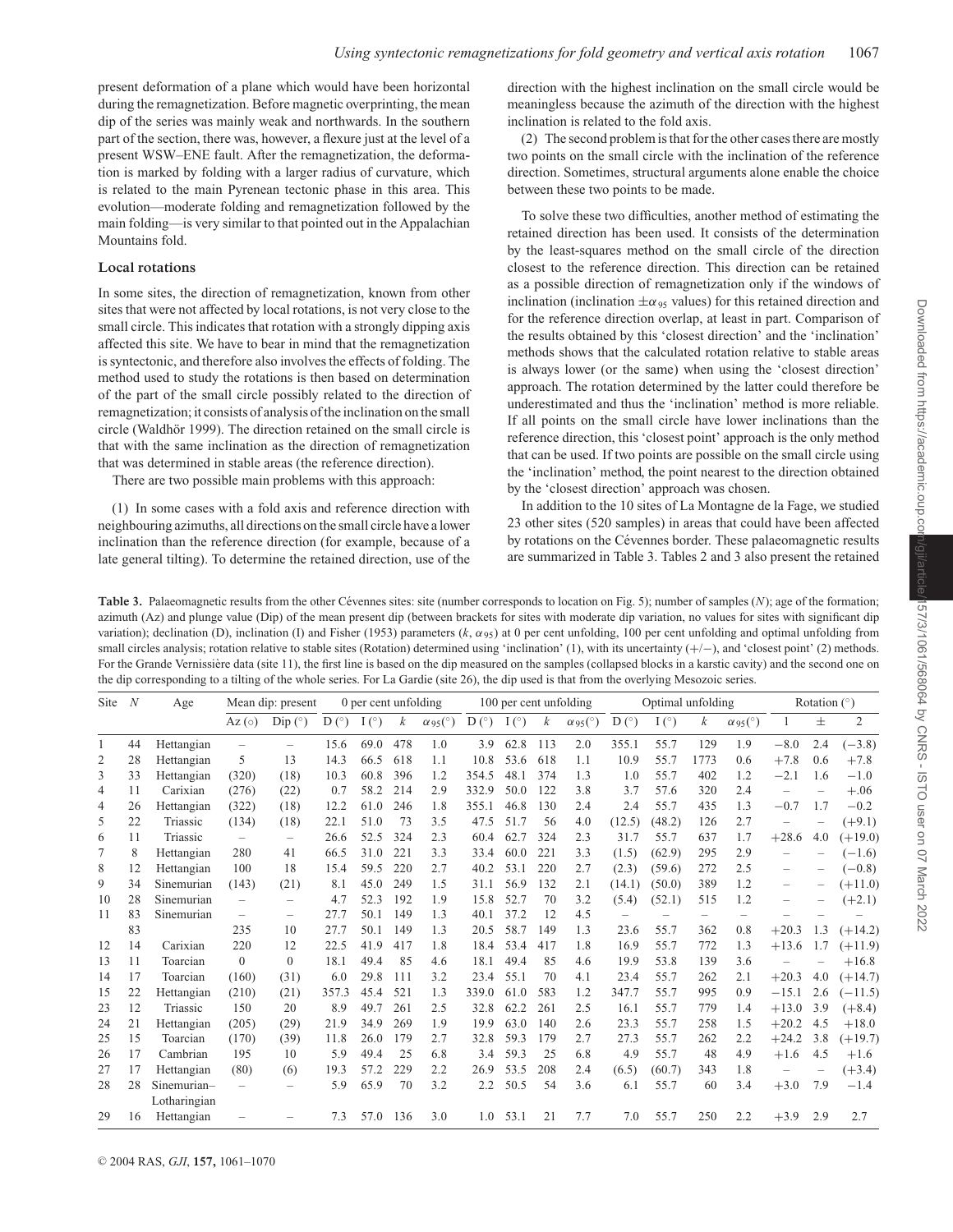

**Figure 8.** Graphical determination of the confidence region. Stereographic projection in the lower hemisphere. Possible orientations of the reference direction (with its confidence zone) in the area affected by rotation with vertical axis corresponds to all directions with the same inclination (on the figure, area between the two circles with vertical axis). Possible initial orientations of the measured direction (with its confidence zone) in a fold corresponds on the figure to all directions between the two circles with horizontal axis. See text for details.

direction of remagnetization and the rotation angle undergone by the sites relative to stable areas that were deduced by using both methods in the Cévennes area. Values between brackets are those determined by the 'closest direction' method, but associated with windows of inclination corresponding to the confidence regions for the retained direction and for the reference direction that do not at least partially overlap. Results obtained by Kechra *et al.* (2003) in the same area mainly correspond to rotated sites and they yield similar rotations.

For determination of uncertainty on rotation, confidence regions have to be corrected (Demarest 1983). Uncertainty about the retained direction can be estimated by a graphical method using the corrected confidence regions of both the retained and reference directions (Fig. 8). The larger uncertainty for rotation relative to that for a simple fold is merely due to the fact that both rotation and fold occurred. Tables 2 and 3 include the uncertainty values.

The main tectonic structure on the eastern border of the Cévennes is the northeast–southwest Cévennes fault region. This structure, of Hercynian age, underwent important sinistral movement during Pyrenean north–south compression. Some of our sampling sites (Fig. 5) were concentrated in this fault zone. We also studied several sites, including the Montagne de la Fage section, west of these northeast-southwest Cévennes faults and north of the eastern extensions of the Alzon Fault, that trend mainly WNW–ESE,. Finally, four sites were chosen on the southern and western borders of the Cévennes.

In the general context of the sinistral Cévennes shear zone, counter-clockwise rotations were expected. However, no coherent rotation has been revealed along the zone of the Cévennes

fault (Fig. 9 and Table 3) . The moderate clockwise and counterclockwise rotations obtained could be the effect of very local deformation close to the fault. The lack of coherent rotation in this shear zone could be explained by the very elongated shape of the blocks delimited by northeast–southwest faults. No significant rotations have been obtained for the southern and western border of the Cévennes either. Surprisingly however, (Fig. 9 and Tables 2 and 3), clockwise rotations, which are sometimes very important (exceeding 20◦), have been found throughout the studied area north of the eastern extensions of the Alzon Fault, except for few sites showing an counter-clockwise rotation. This area is characterized by the presence of different structural directions: mainly those of the Cévennes faults trending northeast-southwest and the WNW– ESE direction of the Alzon Fault. But numerous faults here are curved. These faults delimit structural blocks, which are much less elongated than along the Cévennes faults, often with such curved borders. In this area, which is close to the stable basement of the Massif Central, rotation of a very large block is not a realistic assumption. The observed counter-clockwise rotations (Le Mazet (site 15), middle and southern parts of the Montagne de la Fage section) are all for sites lying very close to faults. On the contrary, no evidence of faults has been found close to the other sites with clockwise rotations. This suggests that this area mainly corresponds to small blocks which underwent clockwise movements. The faults had sinistral movements along their border, which produced the local counter-clockwise rotations that were observed. This area shows therefore a typical Riedel structure (Riedel 1929; Boudon *et al.* 1976). In addition to the sinistral displacement along the Cévennes fault, shortening related to the north–south Pyrenean compression was considered to be mainly restricted to a few reverse faults and to the local east-west axis folding in the Cévennes border. We know now that it was also locally accommodated by small block rotation.

# **CONCLUSION**

The analysis of syntectonic remagnetizations represents a strong tool for structural studies that gives access to information which cannot be obtained by other methods. In the fold studied in the Cévennes border, the magnetic overprinting occurred relatively early during the deformation. However, examples of remagnetization acquired in various stages of folding in the same area have been also observed (Villalain *et al.* 1994, 1996), and sometimes related to diachronic evolution of the folds according to their structural position (Stamatakos & Hirt 1994; Jordanova *et al.* 2001). The case of local rotations is not so easily constrained because, in practice, the movement undergone involves both rotation and folding. However, in the Cévennes area, analysis of the syntectonic remagnetization reveals strong rotations that are not brought to light by classical structural analyses.

# **ACKNOWLEDGMENTS**

We are very grateful to M. Hounslow and S. Shipunov for their constructive comments, to A. Scarth for his help with the manuscript and to J. C. Macquar and J. Thibiéroz for help in the field. Thanks also to M. Lewchuk, D. Elmore and M. Evans for giving detailed results on the Appalachian Mountains fold.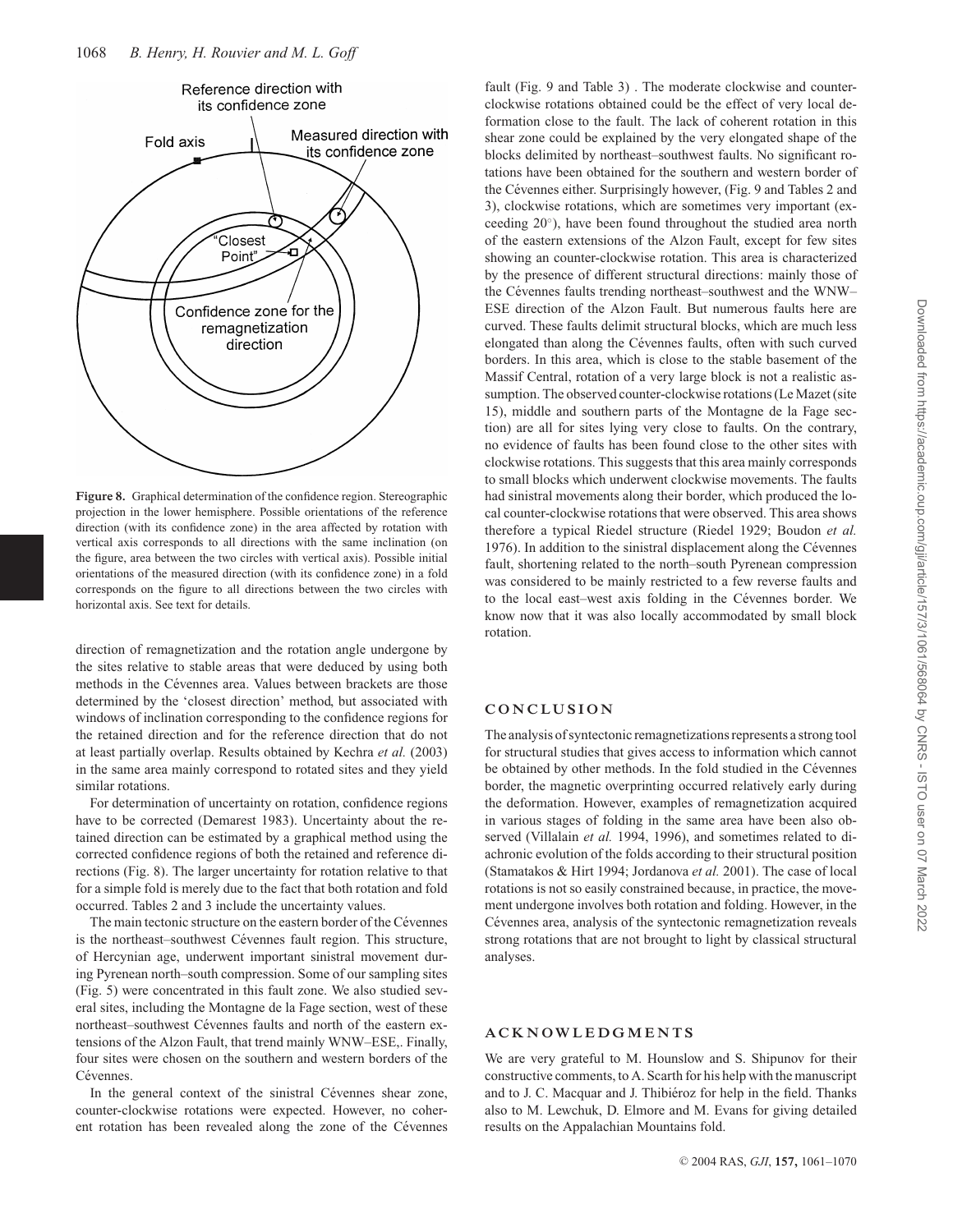

Figure 9. Rotation in sites 1 to 4 near Molières sur Cèze and in sites 11 to 25 around Saint Hippolyte du Fort. For each site the arrow indicates the direction of rotation and the angle of rotation is shown by the symbol.

## **REFERENCES**

- Bazhenov, M.L. & Shipunov, S.V., 1991. Fold test in paleomagnetism: new approaches and reappraisal of data, *Earth planet. Sci. Lett.,* **104,** 16–24.
- Boudon, J., Gamond, J.F., Gratier, J.P., Robert, J.P., Depardon, J.P., Gay, M., Ruhland, M. & Vialon, P., 1976. L'arc alpin occidental: réorientation de structures primitivement E–W par glissement et étirement dans un système de compression global N–S?, *Eclogae geol. Helv.,* **69,** 509–519.
- Constable, C. & Tauxe, L., 1990. The bootstrap for magnetic susceptibility tensors., *J. geophys. Res.,* **95,** 8383–8395.
- Demarest, H.H., 1983. Error analysis for the determination of tectonic rotation from paleomagnetic data, *J. geophys. Res.,* **88,** 4321–4328.
- Derder, M.E.M., Henry, B, Bayou, B., Djellit, H. & Amenna, M., 2001. New Moscovian paleomagnetic pole from the Edjeleh fold (Saharan craton, Algeria), *Geophys. J. Int.,* **147,** 343–355.
- Efron, B., 1982. *The Jackknife, the Bootstrap, and Other Resampling Plans,* CBMS-NSF Regional Conference Series in Applied Mathematics Vol. 38, SIAM, Philadelphia, PA.
- Efron, B. & Tibshirani, R., 1986. Bootstrap methods for standard errors, confidence intervals, and other measures of statistical accuracy. *Stat. Sci.,* **I,** 54–77.
- Enkin, R.J. & Watson, G.S., 1996. Statistical analysis of paleomagnetic inclination data, *Geophys. J. Int.,* **126,** 495–504.
- Fisher, N.I. & Hall, P., 1990. New statistical methods for directional data -I. Bootstrap comparison of mean directions and the fold test in palaeomagnetism, *Geophys. J. Int.,* **101,** 305–313.
- Fisher, N.I. & Hall, P., 1991. A general statistical test for the effect of folding, *Geophys. J. Int.,* **105,** 419–427.
- Fisher, R.A., 1953. Dispersion on a sphere, *Proc. R. Soc. Lond.,*A, **217,** 295–305.
- Henry, B., 1983. *Corrections Structurales Indispensables pour le Paleomagn ´ etisme en Zone D ´ eform ´ ee´* , publication CRE 83/05, Laboratoire Tectonophysique, Paris.
- Henry, B., 1997a. The magnetic zone axis: a new element of magnetic fabric for the interpretation of the magnetic lineation, *Tectonophysics,* **271,** 325– 331.
- Henry, B., 1997b. Bootstrap and magnetic fabric, *EUG 9 Meeting, Strasbourg*.
- Henry, B., 1999. Confidence zone from remagnetization circles: a new possibility for the fold tests, *EUG 10 Meeting, Strasbourg*.
- Henry, B. & Le Goff, M., 1994. A new tool for paleomagnetic interpretation: the bivariate extension of the Fisher statistics. *XIX EGS General Assembly, Grenoble*.
- Henry, B, Becq-Giraudon, J.F. & Rouvier, H., 1999. Paleomagnetic studies in the Permian basin of Largentière and implications for the Late Variscan rotations in the French Massif Central, *Geophys. J. Int.,* **138,** 1888–1898.
- Henry, B, Rouvier, H., Le Goff, M., Macquar, J.C., Thibiéroz, J., Lewchuk, M.T. & Leach, D., 2001. Paleomagnetic dating of the widespread remagnetization on the southeastern border of the French Massif Central and implications for fluid flow and MVT mineralization, *Geophys. J. Int.,* **145,** 368–380.
- Jordanova, N., Henry, B., Jordanova, D., Ivanov, Z., Dimov, D. & Bergerat, F., 2001. Paleomagnetism in north-western Bulgaria: geological implications of widespread remagnetization, *Tectonophysics,* **343,** 79– 92.
- Kechra, F., Vandamme, D. & Rochette, P., 2003. Tertiary remagnetization of normal polarity in Mesozoic marly limestones from SE France, *Tectonophysics,* **362,** 219–238.
- Lewchuk, M.T., Elmore, D. & Evans, M., 2002. Remagnetization signature of Paleozoic sediments from the Patterson Creek anticline in West Virginia, *Phys. Chem. Earth,* **27,** 1141–1150.
- Lewchuk, M.T., Rouvier, H., Leach, D., Henry, B., Le Goff, M., Macquar, J.C. & Thibiéroz, J., 2004. Paleomagnetism of Mississippi Valley-type (MVT) mineralization in the southern border of the French Massif Central and its relationship to Pyrénées orogenesis, Miner. De*posita*. Submitted.
- McClelland-Brown, E., 1983. Palaeomagnetic studies of fold development and propagation in the Pembrokeshire old red sandstone, *Tectonophysics,* **98,** 131–149.
- McElhinny, M.W., 1964. Statistical significance of the fold test in palaeomagnetism, *Geophys. J. Roy. astr. Soc.,* **8,** 338–340.
- McFadden, P.L., 1990. A new fold test for palaeomagnetic studies, *Geophys. J. Int.,* **103,** 163–169.